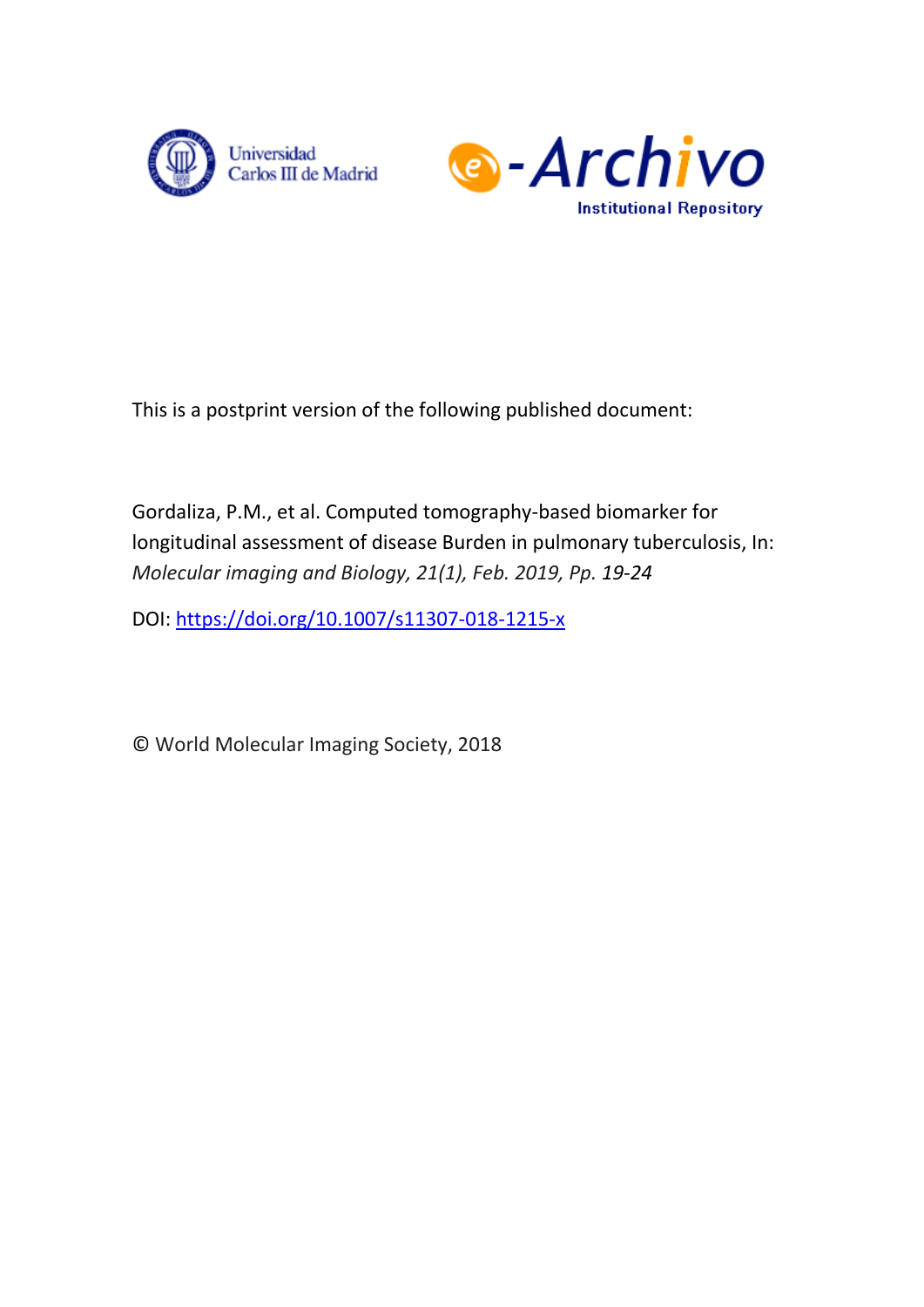# Computed Tomography-Based Biomarker for Longitudinal Assessment of Disease Burden in Pulmonary Tuberculosis

P. M. Gordaliza, <sup>1,2</sup> A. Muñoz-Barrutia, <sup>1,2</sup> L. E. Via, <sup>3</sup> S. Sharpe, <sup>4</sup> M. Desco, <sup>1,2,5,6</sup> J. J. Vaquero<sup>1,2</sup>

<sup>1</sup>Dpto. Bioingeniería e Ingeniería Aeroespacial, Universidad Carlos III de Madrid, Leganés, Spain

<sup>2</sup>Instituto de Investigación Sanitaria Gregorio Marañón, Madrid, Spain

<sup>4</sup>National Infections Service, Public Health England, Porton Down, England

<sup>5</sup>Centro Nacional de Investigaciones Cardiovasculares Carlos III, Madrid, Spain

<sup>6</sup>Centro de Investigación Biomédica en Red de Salud Mental, Madrid, Spain

#### Abstract

Purpose: Computed tomography (CT) images enable capturing specific manifestations of tuberculosis (TB) that are undetectable using common diagnostic tests, which suffer from limited specificity. In this study, we aimed to automatically quantify the burden of Mycobacterium tuberculosis (Mtb) using biomarkers extracted from x-ray CT images.

Procedures: Nine macaques were aerosol-infected with Mtb and treated with various antibiotic cocktails. Chest CT scans were acquired in all animals at specific times independently of disease progression. First, a fully automatic segmentation of the healthy lungs from the acquired chest CT volumes was performed and air-like structures were extracted. Next, unsegmented pulmonary regions corresponding to damaged parenchymal tissue and TB lesions were included. CT biomarkers were extracted by classification of the probability distribution of the intensity of the segmented images into three tissue types: (1) Healthy tissue, parenchyma free from infection; (2) soft diseased tissue, and (3) hard diseased tissue. The probability distribution of tissue intensities was assumed to follow a Gaussian mixture model. The thresholds identifying each region were automatically computed using an expectation-maximization algorithm.

Results: The estimated longitudinal course of TB infection shows that subjects that have followed the same antibiotic treatment present a similar response (relative change in the diseased volume) with respect to baseline. More interestingly, the correlation between the diseased volume (soft tissue + hard tissue), which was manually delineated by an expert, and the automatically extracted volume with the proposed method was very strong ( $R^2 \approx 0.8$ ).

Conclusions: We present a methodology that is suitable for automatic extraction of a radiological biomarker from CT images for TB disease burden. The method could be used to describe the longitudinal evolution of Mtb infection in a clinical trial devoted to the design of new drugs.

Key Words: Tuberculosis, Imaging biomarker, Lung segmentation, Computer tomography, Macaque model

<sup>&</sup>lt;sup>3</sup>Tuberculosis Research Section, LCIM, and Tuberculosis Imaging Program, DIR, NIAID, NIH, Bethesda, MD, USA

Correspondence to: A. Muñoz-Barrutia; e-mail: mamunozb@ing.uc3m.es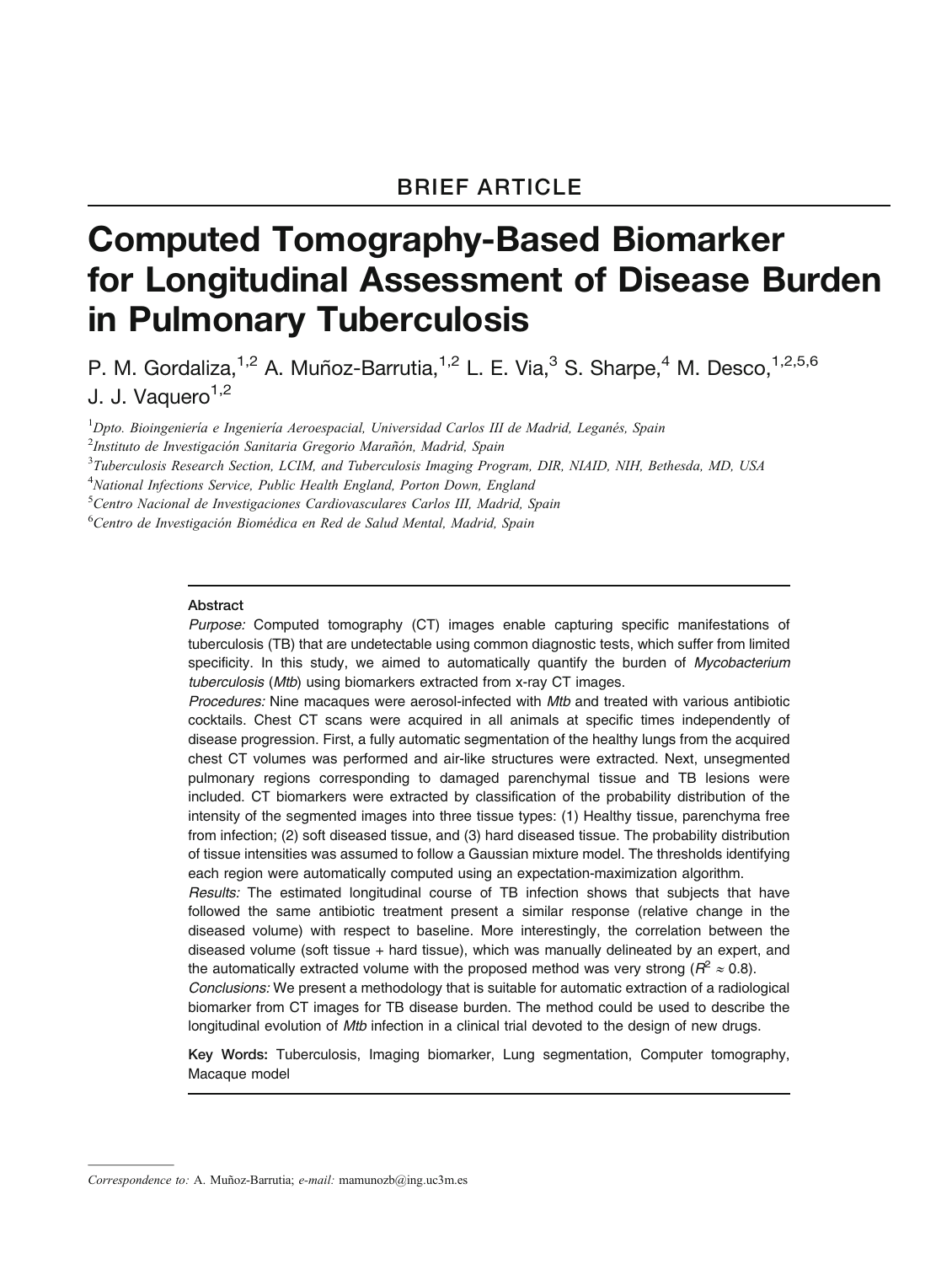# Introduction

Tuberculosis (TB) is an infectious disease caused by Mycobacterium tuberculosis (Mtb), which mainly affects the lungs. According to the 2017 WHO [[1\]](#page-6-0) report, TB caused 10.3 million incident cases, one third of the world's population is estimated to have latent TB and there is a risk of disease chronification due to the high incidence of multidrug resistance TB. A common root for these disquieting data lies in the poor characterization of TB. The tests to identify TB infection (i.e., tuberculin skin test and TB antigen interferon-gamma release assays) are unable to characterize the disease as a dynamic continuum (from latent to active TB), yet such an approach is essential for the development of effective drugs [\[2](#page-6-0)]. Consequently, the World Health Organization has implemented an urgent plan to drastically reduce the global burden of TB.

To achieve this ambitious goal, novel techniques for the characterization of the disease as a continuous spectrum (from latent to acute to chronic disease) must be implemented and the response to treatment must be assessed [[2\]](#page-6-0). Needless to say, the identification of specific TB biomarkers would be a fundamental enabler  $[2, 3]$  $[2, 3]$  $[2, 3]$  $[2, 3]$ . In this context, the use of x-ray studies becomes essential owing to the sensitivity of radiological findings [[3\]](#page-6-0), and consequently, also does the computer-assisted identification of imaging biomarkers [[3](#page-6-0), [4](#page-6-0)]. In particular, it would speed the radiological evaluation, and would facilitate the longitudinal quantitative assessment of TB in large studies.

Previous necessary steps for extraction of an automatic biomarker from radiological images are data acquisition and segmentation of the region of interest [\[4](#page-6-0)]. In the case of TB infection, including non-clinical models and natural human disease, the literature focuses on methods to solve these tasks or to manually extract a biomarker  $[5-10]$  $[5-10]$  $[5-10]$  $[5-10]$ .

Here, we propose a complete methodology for automatic extraction of biomarkers from x-ray computed tomography (CT) studies that effectively quantifies changes in TB disease burden and thus enables an easy assessment of the response to treatment.

## Materials and Methods

#### Computed Tomography Images

Nine male Indonesian cynomolgus macaques [\[11\]](#page-6-0) were challenged by exposure to Mtb aerosols [\[12](#page-6-0)] and subsequently treated with a series of different antibiotic cocktails of isoniazid (H), rifampicin (R), and pyrazinamide (Z) in four phases (Table [1](#page-3-0)), using a Pigeon Control Balanced study design [[13](#page-6-0)]. Our dataset comprises 63 chest CT scans, as each subject was imaged at seven time points (0, 3, 12, 16, 20, 24, and 28 weeks after aerosol exposure to Mtb), as shown in Table [1](#page-3-0). Following aerosol challenge with M. tuberculosis, infection was confirmed using an ex vivo IFN-g ELISPOT assay which is a T cell-based assay that enumerates individual activated TBspecific effector T cells. All animals made responses to antigens

ESAT6 and CFP10 which are diagnostic for TB infection. Pulmonary changes consistent with TB-induced disease were identified from CT scans by an expert radiologist with 30 years' experience of interpreting chest CT scans blinded to the animal's treatment and clinical status. Pulmonary changes included the presence of nodules, cavitation, conglomeration, consolidation (an indicator of alveolar pneumonia), a "Tree-inbud" pattern (an indicator of bronchocentric pneumonia) and lobular collapse. At the end of the study gross and microscopic changes in pathology were identified that were consist with TBinduced disease and Mycobacterium tuberculosis was cultured from extra pulmonary tissues that included the lung-associated lymph nodes, liver, spleen and kidney.

The chest CT scans were acquired with a 16-slice Lightspeed CT scanner (General Electric Healthcare, Milwaukee, WI, USA), voxel spacing of 0.23 mm  $\times$  0.23 mm  $\times$ 0.625 mm and in-plane size of 512 pixels  $\times$  512 pixels. All animal procedures and the study design were approved by the Public Health England Animal Welfare and Ethical Review Body, Porton Down, UK and authorized under an appropriate UK Home Office project license.

#### Lung Segmentation

The procedure is illustrated in the left part of Fig. [1.](#page-3-0) Initially, air-like organs (e.g., healthy lungs, airway tree, stomach) present in the chest CT scans (Fig. [1](#page-3-0)a) are identified using an adaptive thresholding method based on Hu, et al. [\[14](#page-6-0)] (Fig. [1](#page-3-0)b). To subsequently isolate the object formed by the lungs and airways, the topology and connectivity of the organs are exploited (Fig. [1c](#page-3-0)). The intricate structure of the airways tree is computed using a region-growing algorithm, which propagates by simulating a spherical wavefront ruled by active contours [\[15\]](#page-6-0) (Fig. [1d](#page-3-0)). Once computed, the airway tree structure is removed from the segmented lungs. After that, unsegmented inner lung tissue corresponding to TB lesions is added to the lung mask by means of a morphological hole-filling process. Finally, the lung boundaries are refined to include in the segmentation lesions attached to the pleura and to discard motion artifacts (Fig. [1](#page-3-0)e). For that, voxels at the segmented lung boundaries with larger gray levels are used as seeds to grow level sets and Geodesic Active Contours (GAC) [\[16](#page-6-0)]. The outputs are contours both for the lesions and for the fuzzy boundaries (produced by the respiration motion), and they can be identified using morphological information.

### Computed Tomography Biomarker Extraction

In order to automatically retrieve quantitative information as a CT biomarker, our technique exploits the model proposed by Chen, et al. [[5\]](#page-6-0) and later used in [[6](#page-6-0)–[8\]](#page-6-0). In this study, based on the probability distribution of the voxels, measured in Hounsfield Units (HU), the authors divided lung tissue into three disease-associated volumes according to two thresholds selected by experts, as follows: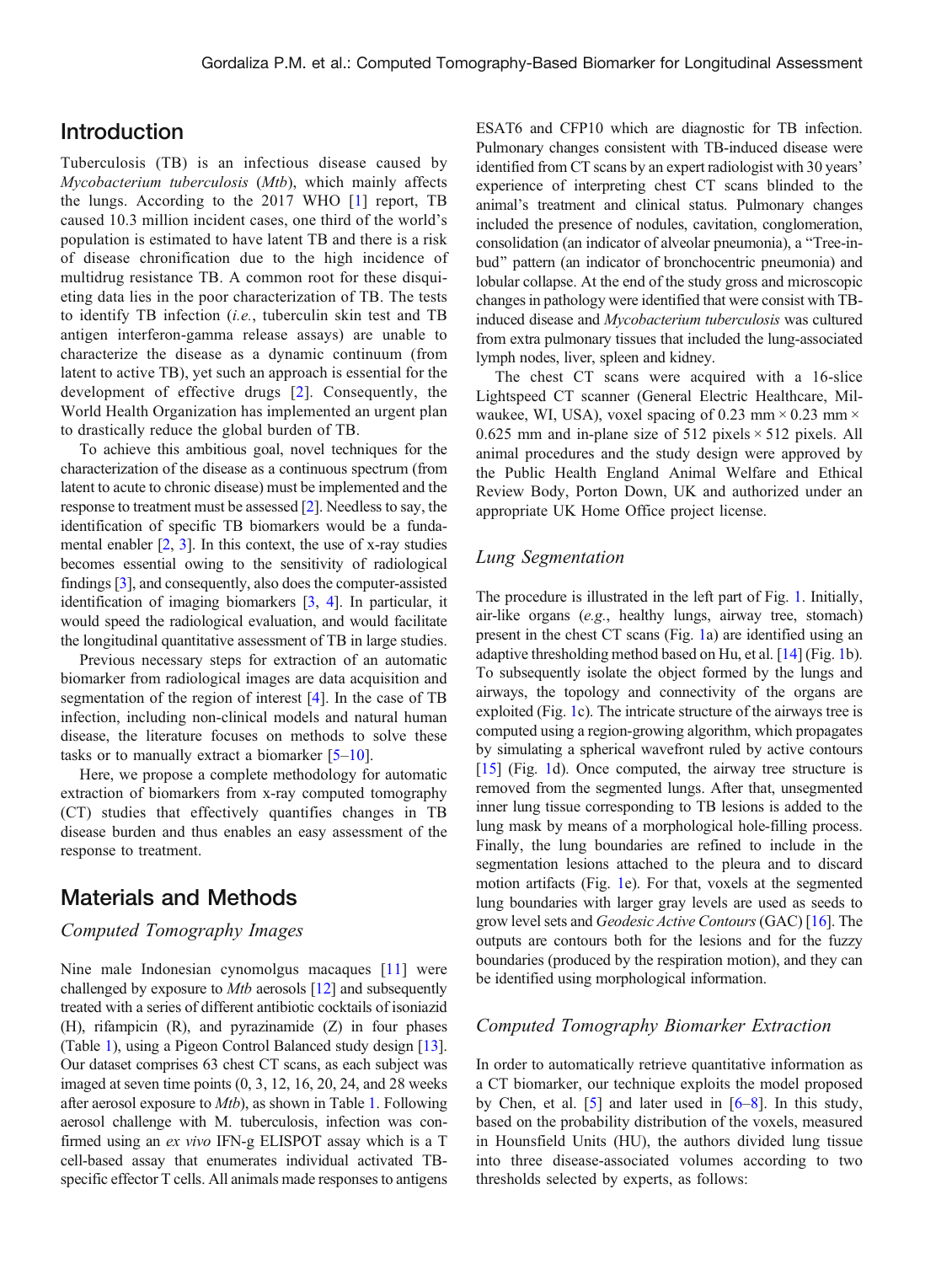Table 1. Antibiotic cocktail per week and subject. Each color represents the treatment (isoniazid (H), rifampicin (R), and pyrazinamide (Z)) taken by a subject during each treatment phase. Weeks with the CT superindex indicate the acquisition of a computed tomography volume at that week.



• Healthy tissue: This volume corresponds to the region of the lung occupied by aerated parenchyma (without visible lesions).

Soft diseased tissue: This volume corresponds to lower  $\bullet$ density abnormal tissue, mainly correlated with small-tomedium nodular lesions, ground glass opacities and



Fig. 1 Lung Segmentation. From a the chest CT scan, b all aerated regions are identified. c The lungs, including the airways, are isolated successively by exploiting topological information. d Next, the airways tree is removed from the lungs. e Finally, to include the non-segmented damaged tissue, the lung segmentation is refined using a hole-filling method based on active contours. CT Biomarkers: The segmented lung volume is classified based on f the gray-level distribution in g three TBassociated tissue volumes: healthy, soft diseased, and hard diseased. Note: GMM-EM (Gaussian mixture model-Expectation maximization algorithm).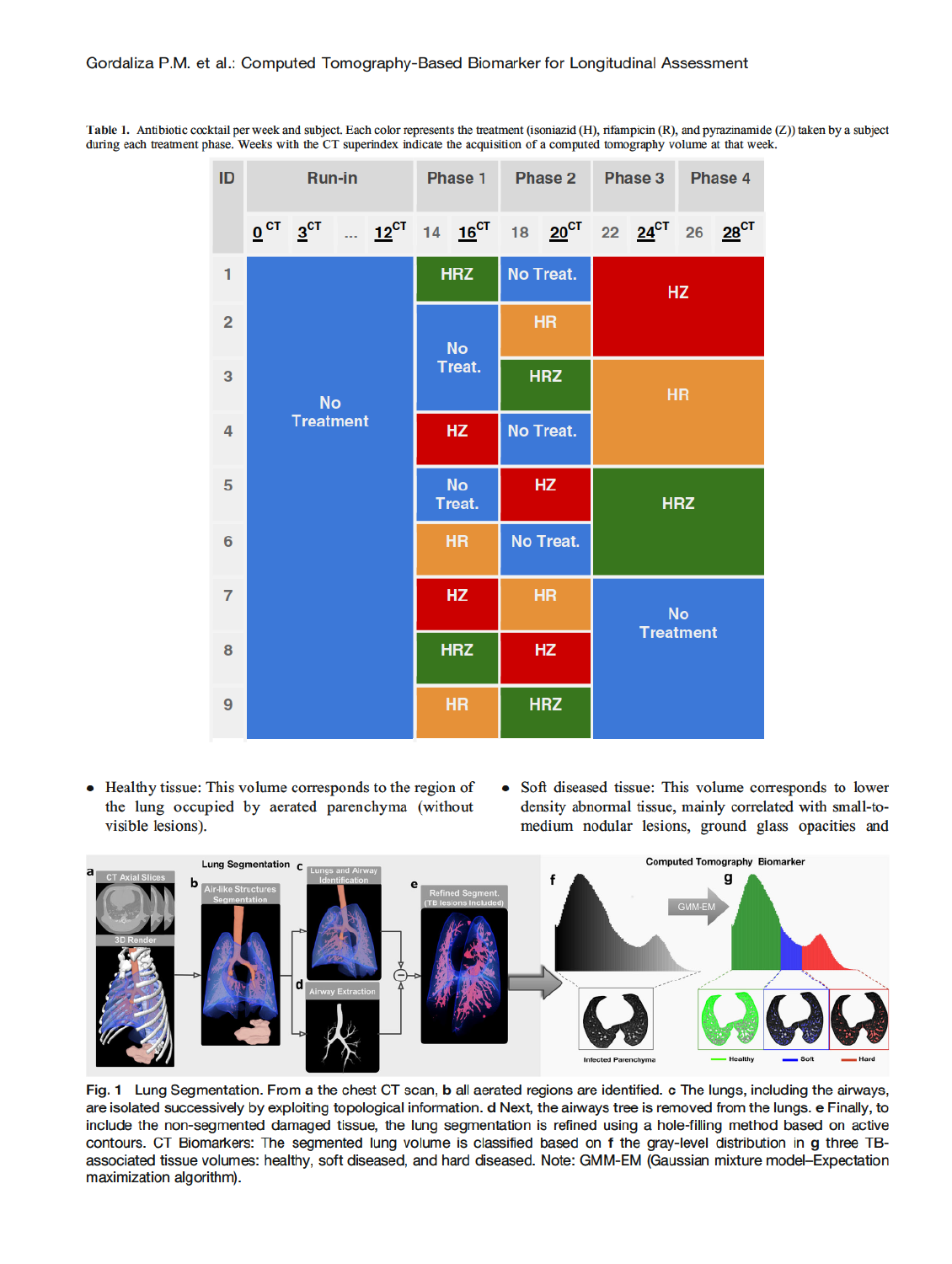<span id="page-4-0"></span>diffuse pulmonary infections. It may correspond to both healing lesions or to new forming lesions.

 Hard diseased tissue: This volume corresponds to the higher-density abnormalities (large nodular lesions, fluidfilled cavities, consolidations, fibrosis, and bronchial thickening). It is likely that abnormal densities become less dense as they return to normal lung tissue (i.e., healing or response to treatment).

This approach of Chen et al. assigns a discrete tissue class (healthy, soft diseased, or hard diseased) to a range of values distributed around an expected intensity within certain variability, thus making it possible to capture subtle differences in the composition of each kind of tissue (Fig. [1](#page-3-0), g). The expected intensity value and variability of each class are intrinsically determined by the threshold selected. This empiric approach can be modeled using the well-known Gaussian mixture model (GMM) and the most likely volume separation obtained through the expectation-maximization (EM) algorithm [[17](#page-6-0)]. The GMM is formulated as:

$$
p(x) = \sum_{k=1}^{K} \pi_k N(\mu_k, \Sigma_k)
$$
\n(1)

where  $x$  is a vector of observed features (the intensity values of each voxel represented in the histogram),  $K$  is the number of expected Gaussians  $(K=3$  corresponding to healthy, soft diseased, and hard diseased tissues), and N represents each of the overlapped normal distributions  $(k)$  of the voxels' gray level, with  $\pi_k$  as the *a priori* probability,  $\mu_k$  the mean, and  $\Sigma_k$ the covariance, respectively, for each distribution. These parameters are computed using the EM algorithm and selecting the set of three Gaussians, whose overlap is most similar to the known histogram (Eq. 1). This way, each voxel is assigned to a lung tissue class depending on which of the three fitted Gaussians yields the highest probability for its intensity.

Gold Standard Computer Tomography Biomarker In order to measure the performance of the proposed automatic biomarker extraction method, we generated a ground truth: the aforementioned healthy, soft and hard diseased tissue volumes were manually extracted by an expert from the 63 original CT scans using the method proposed in [[5\]](#page-6-0). Expert delineated a region-of-interest (ROI) around the main lesions for each subject and used the ROI to measure the volume of each lesion and its composition at different stages of treatment.

#### Evaluation

To create a more general biomarker of the TB disease burden, besides the volumes defined in the previous section, we also included the total volume of diseased tissue, defined as:

$$
Diseased vol. = Soft vol. + Hard vol. \tag{2}
$$

Additionally, to avoid the effects of the temporal changes in the whole lung volume due to the subjects' intervariability (growth during the 28 weeks, weight change, variability in lung inflation in each serial CT, etc.), instead of the absolute diseased tissue volume, we applied the relative value defined as:

Relative diseased vol. = 
$$
\frac{\text{Diseased Vol.}}{\text{Healthy Vol.}} \tag{3}
$$

To evaluate the longitudinal change, we used a multirow bar plot known as a waterfall (Fig. 2). The first row shows the relative diseased volume of each subject at baseline. The remainder presents the change in the volume at a concrete



Fig. 2 Longitudinal course of TB infection. The waterfall plot depicts the longitudinal change in the relative diseased tissue volume between a baseline and the representative weeks (b 16, c 20, and d 28 weeks after infection) as the  $log_2$ fold change ( $log<sub>2</sub>$  (week change/baseline)) and the correlation with treatment outcomes:  $\Box$  no-D (no drugs),  $\Box$  HR (isoniazid + rifampicin), HRZ (isoniazid + rifampicin +  $pyrazinamide$ , HZ (isoniazid + pyrazinamide). Subjects taking the same antibiotic cocktail present a similar response (improvement or worsening) with respect to the baseline.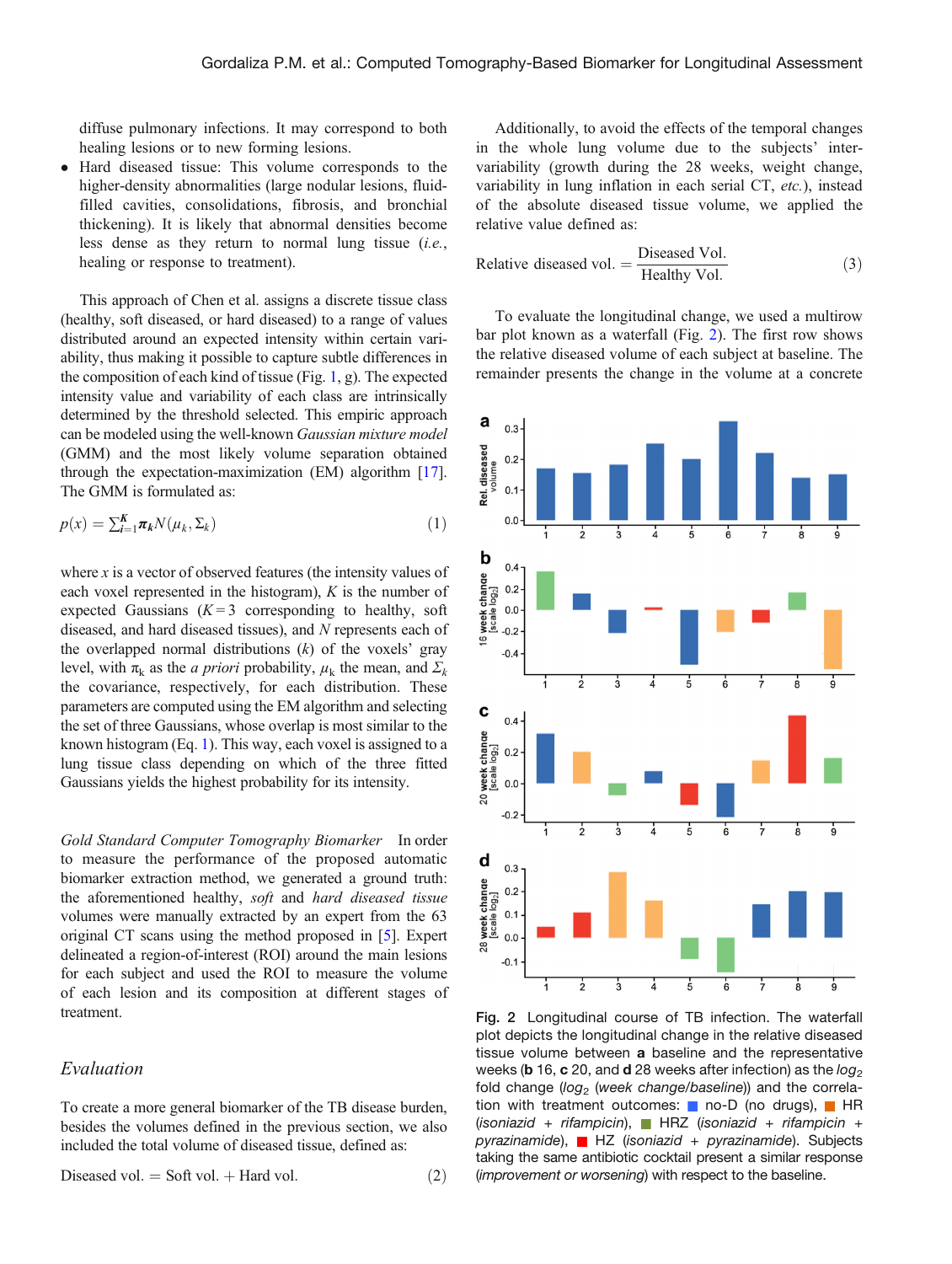time point on a  $log<sub>2</sub>$  scale. Namely, the change in the relative diseased volume is computed as follows:

Change in vol. = 
$$
log_2 \left( \frac{Vol. \text{ at week of change}}{Vol. \text{at Baseline}} \right)
$$
 (4)

## **Results**

Figure [2](#page-4-0) shows a waterfall plot for the nine subjects (horizontal axis) at only four of the seven time points for clarity; the first row contains the relative diseased volume at week 3 after infection, while the remainder represents the  $log<sub>2</sub>$  change at weeks 16, 20, and 28 with respect to the first row (baseline). Beyond quantitative meaningful differences between equal treatments, it can be observed how subjects taking the same drug cocktail (each treatment is shown with a different color) at the end of the study (week 28) present a similar response to treatment (relative change in the diseased volume with respect to baseline). Thus, we see how subjects 7, 8, and 9, who did not receive treatment during the last phase of the study, present an increase of almost 0.2 units in the  $log<sub>2</sub>$  scale, whereas subjects 5 and 6, who were treated with a mix of isoniazid  $+$  rifampicin  $+$  pyrazinamide, present a decrease of around 0.1 units.

Figure 3 presents the relative diseased volume obtained using the manual delimitation of regions compared with the volume estimated by the proposed automatic extraction method for each of the 63 segmented lungs in the dataset ("Computed Tomography Images") together with the corresponding Bland-Altman plot in order to show the agreement between methods. The similarity between measures is mostly independent of the subject, treatment, and study time point (none of these factors show remarkable bias). The correlation coefficient was good ( $R \approx 0.8$ ,  $p < 1 \times 10^{-4}$ ), with a tendency to obtain higher values for the automatically

obtained volumes, pointed by a bias factor of 0.47. The Bland-Altman plot depicts all the values within the 95 % limits of agreement.

## **Discussion**

Our results confirm that automatic biomarker extraction provides a satisfactory estimation of the volumes of interest by statistically modeling of the decision making process. In particular, our approach automatically assigns thresholds to each image at the three modeled Gaussian cross-points ("Computed Tomography Biomarker Extraction"). The method is able to assess the longitudinal course of TB disease burden (Fig. [2](#page-4-0)), as seen in the similarities in the treatment response. Given the experimental design, in which the subjects are not treated with the same antibiotic throughout the study (Table [1\)](#page-3-0), these similarities are observed, as expected, at the end (week 28), and there is a correspondence between the automatically and manually obtained results, as indicated by the strong correlation coefficient  $(R<sup>2</sup>=0.8)$ . This relationship is biased by a factor of 0.47 in favor of the volumes obtained with the proposed method, even when the agreement between methods is suitable (Fig. 3). This difference has two explanations: (a) The difficulty arising from the manual delimitation of complex three dimensional structures, which are often intricate in healthy tissue, prevents the whole region of interest from being segmented, thus resulting in smaller volumes; (b) The automatic extraction of the biomarker tends to include small vessels (that were not excluded from the lung mask), increasing the estimated diseased volume. The inclusion of vessels as damaged lung tissue is undesirable and can be mitigated using the relative diseased volume. Moreover, it is reasonable to assume that this extra volume remains constant over time and does not affect the changes with respect to baseline observed in Fig. [2](#page-4-0).

It is important to note that the proposed method is mainly intended to capture differences in the infection burden of subjects (*i.e.*, establish a continuous spectrum between latent



Fig. 3 Biomarker evaluation. a Correlation between the biomarker (relative diseased volume) extracted manually and using the proposed method ( $R^2$  = 0.8, p < 10<sup>-4</sup>); the 95 % confidence interval is drawn as the shadow of the regression line. **b** The Bland-Altman plot presents a good agreement between measures with the regression bias of 0.47.